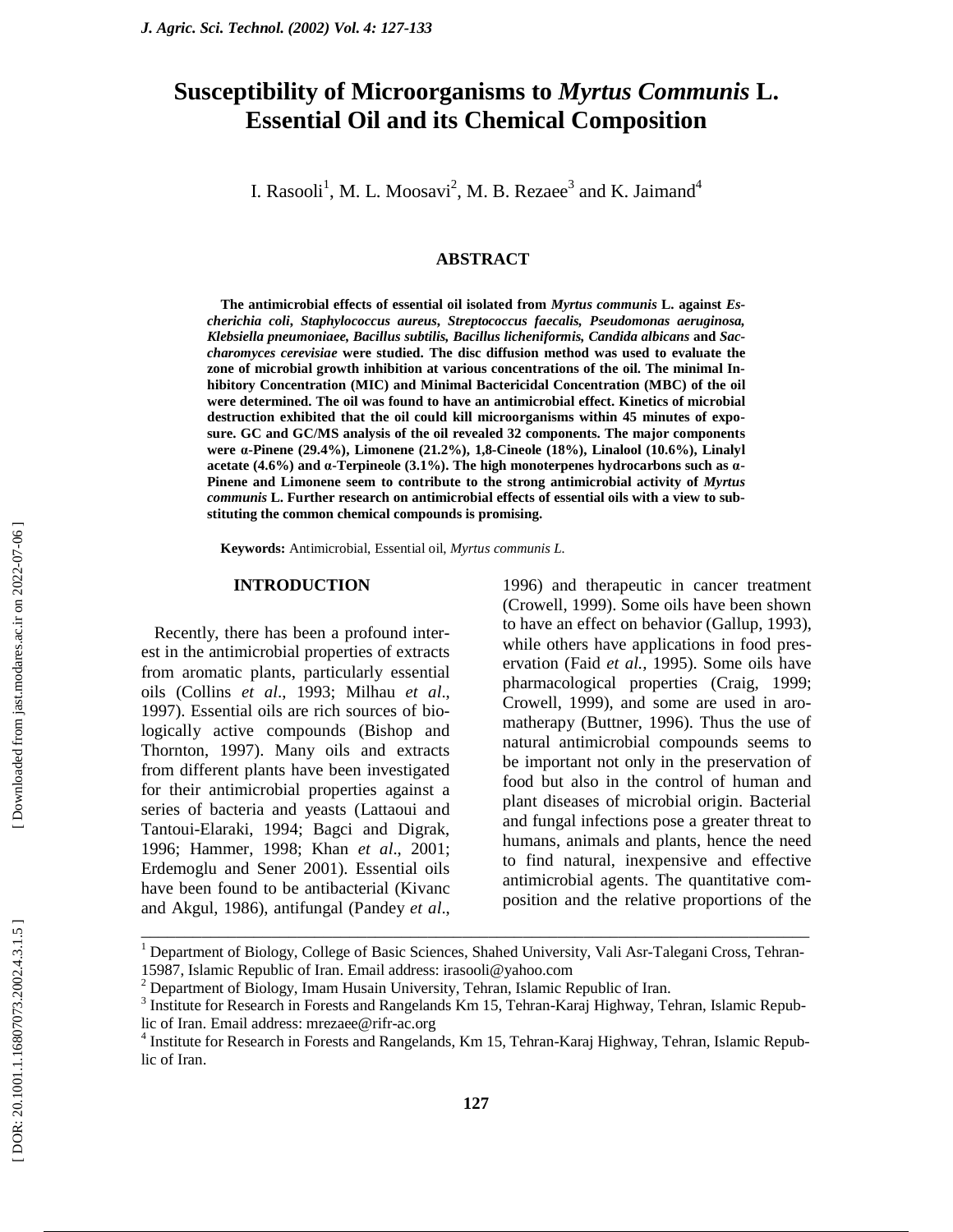oil components are widely influenced by the genotype, the ontogenic development and by the environmental and growing conditions (Rhyu, 1979, Piccaglia *et al*., 1991). In the light of the above facts it seems necessary to evaluate the chemical composition and antimicrobial activities of the oil of Iranian *Myrtus communis L.*

# **MATERILS AND METHODS**

# **Cultures and Media**

*Escherichia coli* (ATCC 25922), *Staphylococcus aureus* (ATCC 25923), *Pseudomonas aeruginosa* (ATCC 27853), *Klebsiella pneumoniae* (ATCC 13183), *Bacillus subtilis* (ATCC 9372) and *Bacillus licheniformis* (ATCC 9789) were grown on nutrient agar, *Streptococcus faecalis* (ATCC 10541) was grown on brain heart infusion agar, and *Candida albicans* (ATCC 10231) and *Saccharomyces cerevisiae* (NCYC 1414) were cultured on yeast malt agar plates. Microbial suspensions were then made from the agar plates using sterile relevant broths at a concentration of approximately  $10^8$  CFU/mL. Subsequent dilutions were made from the above suspensions. Both spectrophotometer absorbance readings at 580 nm and plate counts using broth dilution blank, and agar plates were used to confirm the viable cell concentration.

## **Oil Isolation**

*Myrtus communis L.* was collected from the National Botanical Garden of Iran in November 2000. The fresh aerial parts were hydrodistilled for 90 minutes in full glass apparatus. The oils were isolated using a Clevenger-type apparatus. The extraction was carried out for two hours after a fourhour maceration in 500 mL of water. The sample yielded 0.45% w/w oil. The oil was stored in dark glass bottles in a freezer until it was used.

The essential oil was analyzed by a GC (9- A-Shimadzu) and GC/MS (Varian-3400) column (DB-1, 60 mm  $\times$  0.25 mm fused silica capillary column, film thickness 0.25  $\mu$ m) using a temperature program of 40<sup>o</sup>- $220^{\circ}$ C at a rate of 4 $^{\circ}$ C/min, an injector temperature of 260°C and using the carrier gas helium. The constituents were identified by comparison of their mass spectra with those in the computer library and with authentic compounds. The identifications were confirmed by comparison of their retention indices with those of authentic compounds or with literature data.

## **Oil Dilution**

Various solvents such as ethanol, methanol, acetone, butanol and diethyl ether were tested for their antimicrobial activities using the disc diffusion method. Methanol was selected, as a diluting medium for the oils as it did not show any antimicrobial activity. This solvent also served as a control.  $\frac{1}{2}$ ,  $\frac{1}{4}$ , and 1/8 dilutions of oils were made with methanol. Undiluted oil was taken as dilution 1.

#### **Antimicrobial Analysis**

The fresh oil was tested for its antimicrobial activities. The disc diffusion method was used for antimicrobial screening as follows. Sterile Mueller-Hinton agar medium was used for the antimicrobial assay of *E. coli*, *S. aureus*, *P. aeruginosa*, *Klebsiella pneumoniae*, *B. subtilis* and *B. licheniformis.*  Brain heart infusion agar was used for the *S. faecalis* and yeast malt agar for the *C. albicans* and *S. cerevisiae* antimicrobial assays. The media in plates were allowed to solidify and then the microbial suspension was streaked over the surface of the medium using a sterile cotton swab. The disc size used was 6mm (Whatman No. 1) paper. Under aseptic conditions, the discs were placed on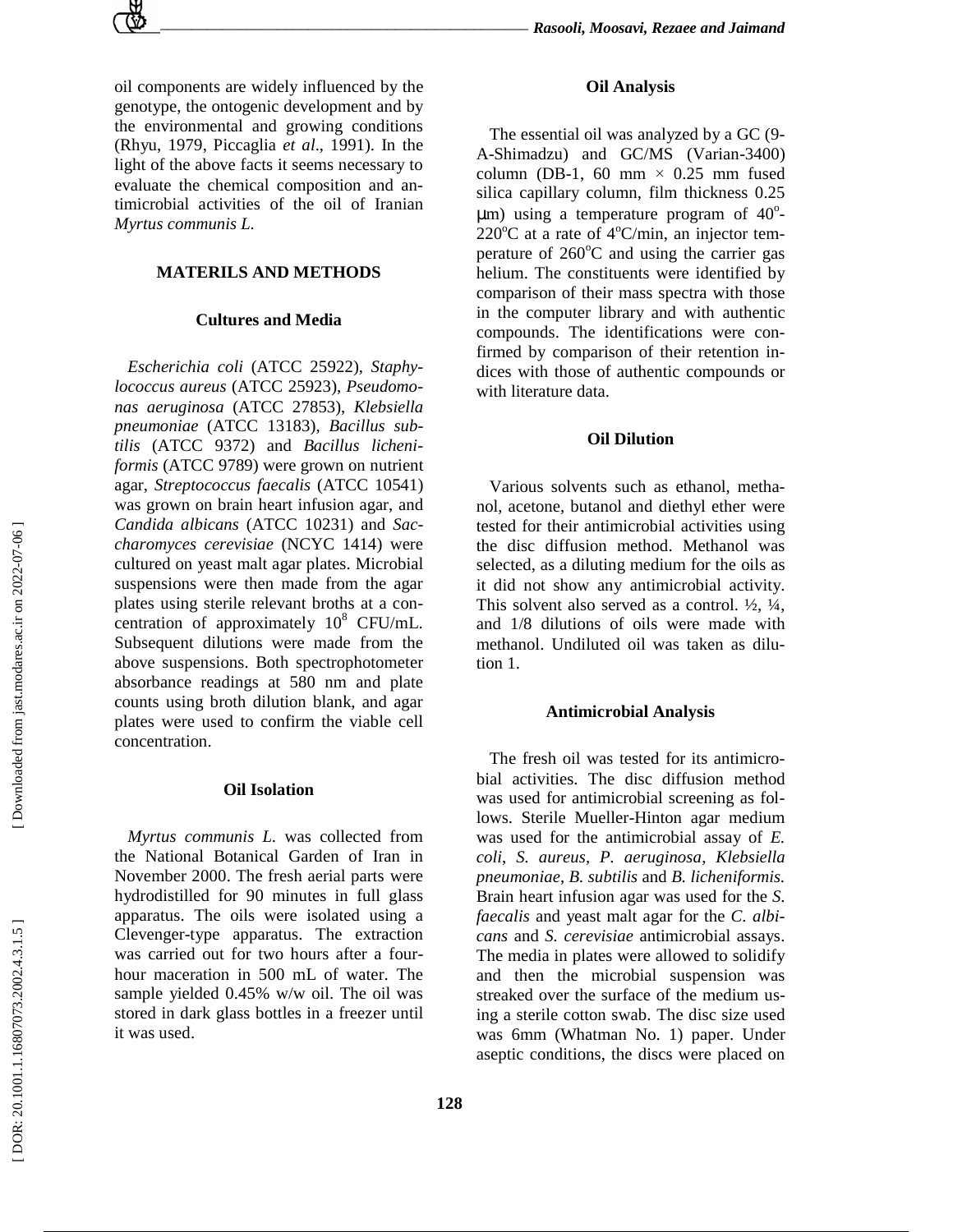the agar plates and then 10 µL from each of the oil dilutions were put on the discs. The plates were then incubated for 24 - 48 hours at 37  $\mathrm{^0C}$  in order to get reliable microbial growth. Microbial inhibition zones were measured using vernier calipers. The Minimal Inhibitory Concentration (MIC) and Minimal Bactericidal Concentration (MBC) were assessed according to the modified procedure of Kivanc and Akgul (1986). MIC was determined by a broth dilution method in test tubes as follows. 5mL of  $10^7$  cells/mL microbial suspensions were incubated in a series of tubes containing 50µL of decreasing concentrations of the oil. The highest dilution (lowest concentration), showing no visible growth, was regarded as MIC. Cells from the tubes showing no growth were subcultured on nutrient agar plates to determine whether the inhibition was reversible or permanent. MBC was determined as the highest dilution (lowest concentration) at which no growth occurred on the plates.

# **Kinetics of Microbial Destruction**

50 µL of the each oil dilution, as determined by MBC, was added to 5 mL of each microbial suspensions containing  $10^7$  cells per mL and were then incubated at relevant microbial growth temperatures for between five and 60 minutes at the increments of five minutes each in an incubator shaker. The spore forming bacilli were exposed to the oil as vegetative cells. Samples were taken after the time intervals and were cultured on growth media for 24-48 hours. Microbial colonies were counted after the incubation period and the total number of viable cells per mL was calculated. The calculation was converted to a percentage of remaining live cells using routine mathematical formulae.

# **RESULTS AND DISCUSSION**

Average values of the three trials constitute the results. Variable zones of microbial growth inhibited by various dilutions of *Myrtus communis L.* essential oil were noted

Micro-organisms and Oil dilutions and corresponding microbial inhibition zones (mm) 1  $1/2$   $1/4$   $1/8$ MIC/MBS 8 -/- - -/- - -/- - -/- - -/- 8 +/- 9 +/- 11 +/- 9 +/- 11 +/- - -/- - -/- - -/- - -/- 10  $^{+/+}$ 13  $^{+/+}$ 15  $^{+/+}$ 13 +/+ 13  $^{+/+}$ - -/- - -/- - -/- 8 -/- 14  $^{+/+}$ 18  $^{+/+}$ 20  $^{+/+}$ 20 +/+ 15 +/+ - -/- - -/- - -/- 11  $^{+/+}$ 17  $^{+/+}$ 24 +/+ 24 +/+ 29  $+/+$ *E. coli* MIC/MBC *S. aureus*  MIC/MBC *S. faecalis* MIC/MBC *P. aeruginosa* MIC/MBC *K. pneumoniae*  MIC/MBC *B. subtilis*  MIC/MBC *B. licheniformis*  MIC/MBC *C. albicans*  MIC/MBC *S. cerevisiae* MIC/MBC

**129** 

| Table 1. Microbial inhibition zones (mm) and Minimal inhibitory (MIC) and bactericidal      |
|---------------------------------------------------------------------------------------------|
| concentrations (MBC) of essential oil from <i>Myrtus communis L</i> . at various dilutions. |

 $+ =$  Effective  $- =$  Not effective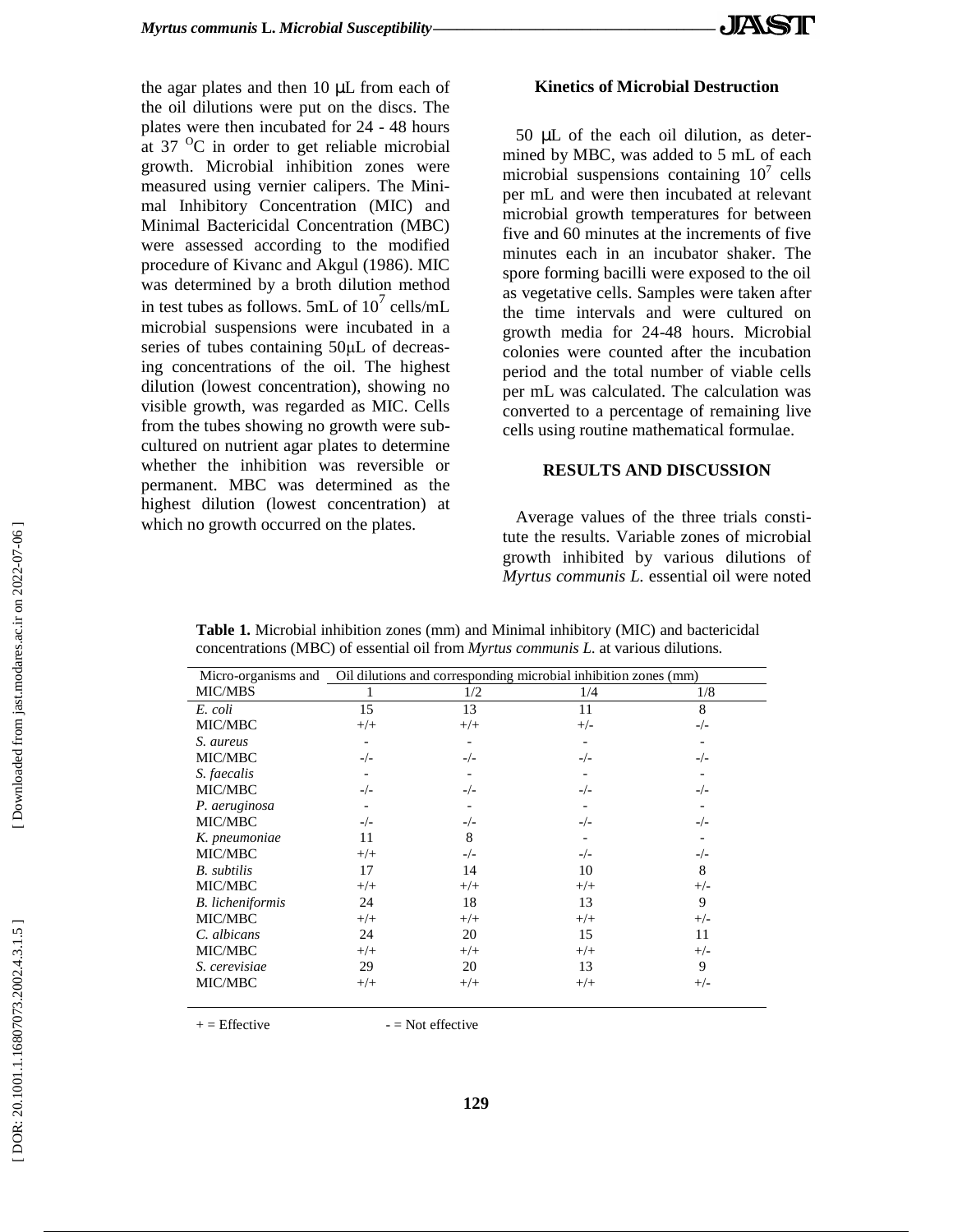

**Figure 1**. Effect of oil dilutions on microbial growth.

(Table 1, Graph 1). Although the oil had good antimicrobial activity, the fungi showed greater susceptibility than the bacteria on disk diffusion plates. Of nine microbial strains tested, six showed variable susceptibility (Table 1) and were killed at different dilutions of the essential oil (Figure 2). The fresh oil was tested for its bacteriostatic or bactericidal effects employing MIC and MBC techniques (Table 1). Undiluted oil was lethal to all microorganisms tested except for *S. aureus*, *S. faecalis* and *P. aeruginosa*. Dilution ½ showed deadly ef-

fect against *E. coli*, *B. subtilis*, *B. licheniformis*, *C. albicans,* and *S. cerevisiae*. ¼ dilution was bacteriostatic against *E. coli.* Lethal effects were noted at ¼ dilution and static effects were observed at 1/8 dilutions against *B. subtilis*, *B. licheniformis*, *C. albicans* and *S. cerevisiae* (Table I). The inhibitory effect of oil dilutions on microbial growth varies from one microorganism to another (Figure 1) which shows the susceptibility of bacteria and yeasts to essential oils (Kivanc and Akgul, 1986). It is evident from Figure 1 that the inhibitory effect of oil



**Figure 2**. Kinetics of microbial destruction at Minimal Bactericidal Concentrations of *Myrtus* communis L. essential oil.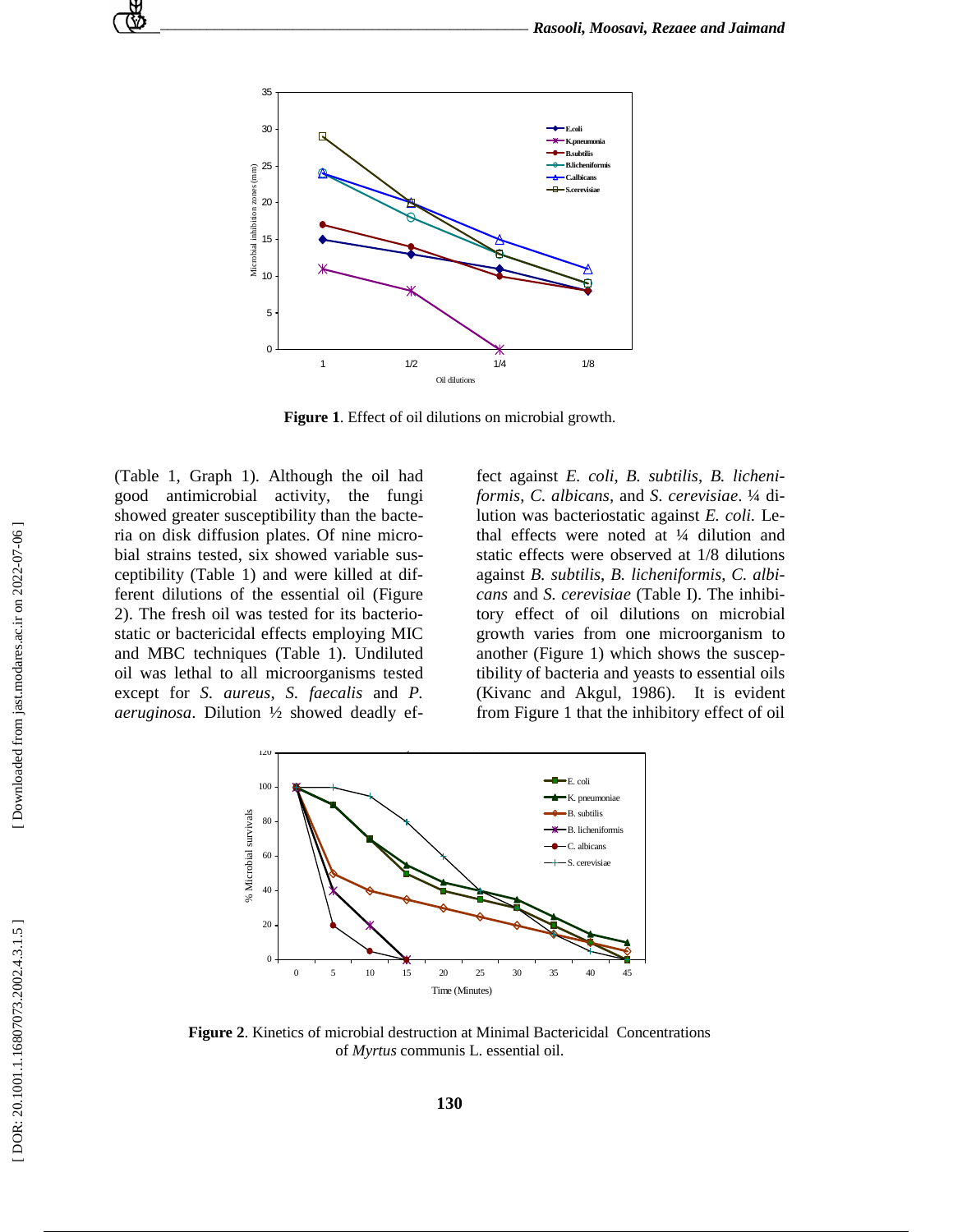| No             | Compound                   | RI   | $\%$  |
|----------------|----------------------------|------|-------|
| $\mathbf{1}$   | Isobutyl isobutyrate       | 892  | 0.7   |
| $\sqrt{2}$     | $\alpha$ -Thujene          | 922  | 0.25  |
| 3              | $\alpha$ -Pinene           | 931  | 29.4  |
| $\overline{4}$ | Sabinene                   | 971  | 0.6   |
| 5              | Myrcene                    | 981  | 0.3   |
| 6              | $\delta$ -3-Carene         | 998  | 0.2   |
| 7              | p-Cymene                   | 1013 | 0.4   |
| 8              | Limonene                   | 1025 | 21.2  |
| 9              | 1,8-Cineole                | 1028 | 18.0  |
| 10             | $(E)$ -Ocimene             | 1038 | 0.1   |
| 11             | $\gamma$ -terpinene        | 1051 | 0.6   |
| 12             | Terpinolene                | 1082 | 0.3   |
| 13             | Linalool                   | 1089 | 10.6  |
| 14             | $\alpha$ -Campholenal      | 1122 | Trace |
| 15             | Trans-Pinocarveole         | 1130 | Trace |
| 16             | δ-Terpineole               | 1154 | Trace |
| 17             | Terpinene-4-ol             | 1169 | 0.5   |
| 18             | $\alpha$ -Terpineole       | 1180 | 3.1   |
| 19             | Trans-Carveole             | 1213 | 0.4   |
| 20             | Cis- Carveole              | 1217 | Trace |
| 21             | Geraniol                   | 1242 | 1.1   |
| 22             | Linalyl acetate            | 1248 | 4.6   |
| 23             | Methyl geranate            | 1310 | 0.2   |
| 24             | $\alpha$ -terpinyl acetate | 1342 | 1.3   |
| 25             | Neryl acetate              | 1351 | Trace |
| 26             | Methyl eugenol             | 1369 | 1.6   |
| 27             | $\beta$ -Caryophyllene     | 1430 | 0.2   |
| 28             | $\alpha$ -humulene         | 1463 | 0.2   |
| 29             | Spathulenol                | 1562 | Trace |
| 30             | Caryophylleneb epoxide     | 1586 | 0.1   |
| 31             | Humulene epoxide II        | 1608 | Trace |
| 32             | Acetocyclohexane dione (2) | 1704 | 0.5   |

**Table 2 .** Chemical composition of the essential oil of *Myrtus communis* L.

RI- Retention indices Trace = Less than 0.1%

dilutions was greater on *C. albicans* and *S. serevisiae.* The encapsulated *K. pneumoniae* was resistant to the oil dilutions. *E. coli* and spore forming bacilli i.e. *B. licheniformis* and *B. subtilis* were moderately affected by all the dilutions of the oil (Figure 1). The kinetics of microbial destruction showed that *K. pneumoniae*, *E. coli, S. serevisiae,* and *B. subtilis* (Figure 1) were the last microorganisms being killed (Figure 2). *Candida albicans* and *Bacillus licheniformis* were the most susceptible organisms, being killed within 15 minutes of exposure to the essential oil (Figure 2). The results clearly indicate that the susceptibility of microorganisms to the lethal effect of essential oils do not necessarily depend on the size of growth inhibition zones. Although the essential oil exhibited significant antimicrobial activity, the level of inhibition could be lower in diffusion plate tests (Pandey *et. al*., 1996).

The differences observed in the susceptibility of various microorganisms to essential oil suggests antimicrobial properties of various chemical components of the oils. This becomes more evident with the different reactions of various microbial strains to the oil of the same plant species. This supports the suggestion of Lawrence (1993) and Shu and Lawrence (1997) concerning the dependence of oil composition on the plant species, the chemotypes and the climatic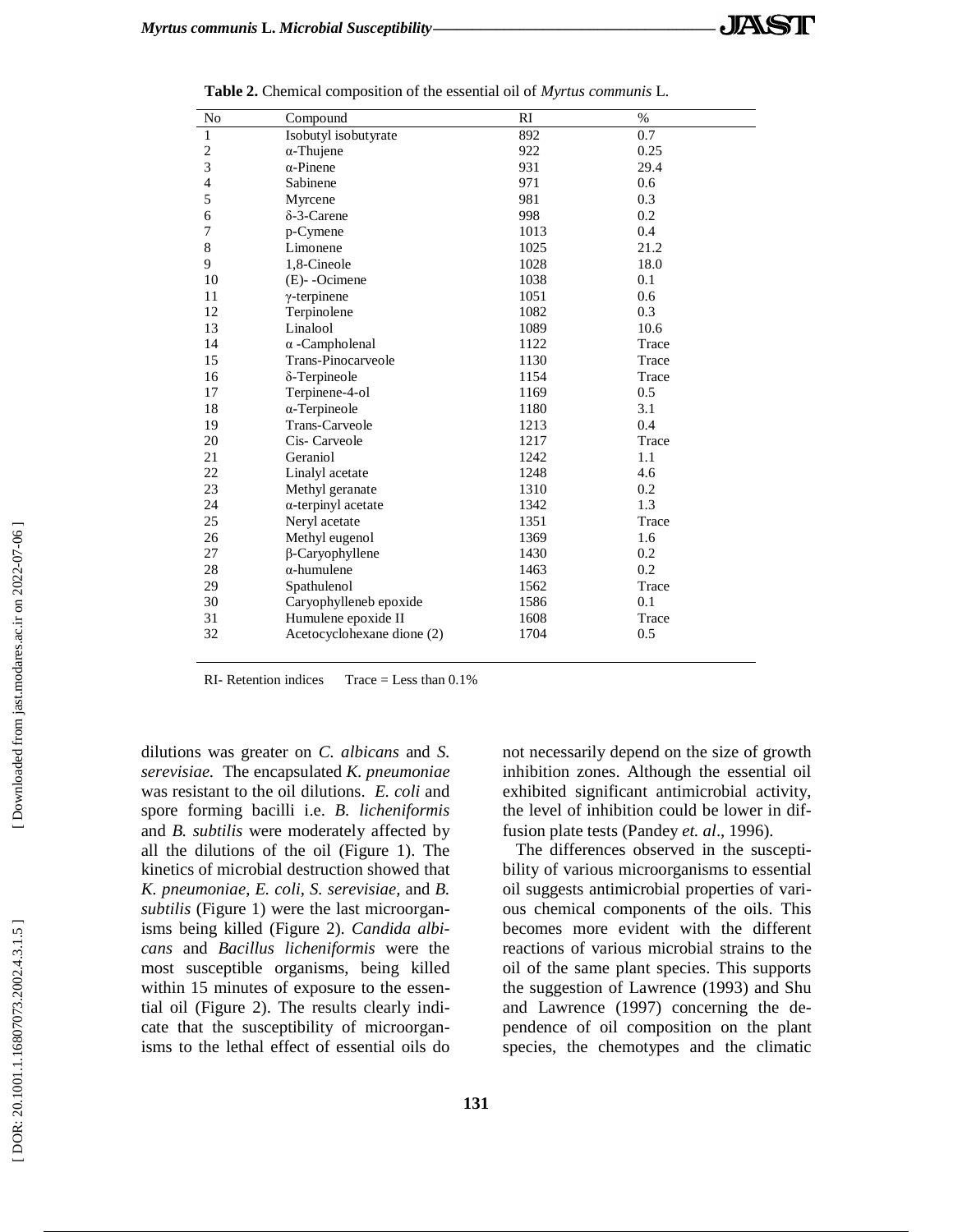*\_\_\_\_\_\_\_\_\_\_\_\_\_\_\_\_\_\_\_\_\_\_\_\_\_\_\_\_\_\_\_\_\_\_\_\_\_\_\_\_\_\_\_\_\_\_\_\_\_ Rasooli, Moosavi, Rezaee and Jaimand*

conditions. It also implies the possibility of different medicinal uses of the same plant species grown in different regions (Mohagheghzadeh *et al*., 2000). Chemical analysis of the oil components resulted in the identification of 32 components (Table 2). The major components were α-Pinene (29.4%), Limonene (21.2%), 1,8-Cineole (18%), Linalool (10.6%), Linalyl acetate (4.6%) and α-Terpineole (3.1%). This study favors the report that the essential oils with high monoterpenes hydrocarbons are very active against microrganisms (Balchin *et al*., 1998). The results indicate the potential antimicrobial properties of essential oils and hence a hope to see the emergence of antimicrobial compounds from natural sources in the near future.

## **ACKNOWLEDGMENTS**

The authors wish to thank Shahed University for the sanction of research grants to conduct the present study. Special thanks to Mr. Hussain Ismaeelzad Nami for his hard work in our Microbiology laboratory.

#### **REFERENCES**

- 1. Bagci, E., and Digrak M. 1996. Antimicrobial Activity of Essential Oils of Some Abies (Fir) species from Turkey. *Flavour Frag. J.,*  **11:** 251-256.
- 2. Balchin, M. L., Deans S. G., and Eaglesham, E. 1998. Relationship Between Bioactivity and Chemical Composition of Commercial Essential Oils. *Flavour Frag. J.,* **13**: 98-104.
- Bishop, C. D., and Thornton, I. B. 1997. Evaluation of the Antifungal Activity of the Essential Oils of *Monarda citriodora* var. *citriodora* and *Melaleuca alternifolia* on Post Harvest Pathogens. *J. Essent. Oil Res*., **9:** 77-82.
- 4. Buttner, M. P., Willeke, K., and Grinshpun, S.A. 1996. Sampling and Analysis of Airborne Microorganisms. In: "*Manual of Environmental Microbiology*". (Eds.) Hurst, C.J., Knudsen, G. R., McInerney, M. J., Stetzenbach, L. D. and Walter, M. V. ASM Press, Washington, DC pp. 629-640.
- 5. Collins, J. E., Bishop, C. D., Deans, S. G., and Svoboda, K. P. 1993. Antibacterial and Antioxidant Properties of the Volatile Oil of *Monarda citriodora* var *citriodora*. In: "*Proceedings of the 23rd International Symposium on Essential Oils*". SAC: Auchincruive, Scotland. (Abstr.).
- 6. Craig, W. J. 1999. Health promoting properties of common herbs. *Amer J. Clin. Nutr.,* **70:** 491S-499S.
- 7. Crowell, P. L. 1999. Prevention and Therapy of Cancer by Dietary Monoterpenes. *Nutrition.,* **129:** 775-778.
- 8. Erdemoglu, N. and Sener B. 2001. Antimicrobial Activity of the Heartwood of *Taxus baccata*. *Fitoterapia.,* **72(1):** 59-61.
- 9. Faid, M., Bakhy, K., Anchad, M., and Tantaoui-Elaraki, A. 1995. Almond Paste: Physico-chemical and Microbiological Characterizations and Preservations with Sorbic Acid and Cinnamon. *J. Food Protec.,* **58:** 547-550.
- 10. Gallup, J. M., Zanolli, J., and Olson, L. 1993. Airborne Bacterial Exposure: Preliminary Results of Volumetric Studies Performed in the Office Buildings, Schools and Homes in Southern California. In: *"Proceed*ings of the 6<sup>th</sup> International Conference On *Indoor Air Quality and Climate".* (Eds.) Kalliokoski, P., Jantunen, M. and Seppanen, O., Indoor Air 93, Helsinki, Finland. pp.167- 170.
- 11. Hammer, K. A., Carson, C. F., and Riley, T.V. 1998. In-vitro Activity of Essential Oils, in Particular *Melaleuca alternifolia* (tea tree) Oil and Tea Tree Oil Products, against Candida spp. *J. Antimicrob. Chemother.,* **42:** 591-595.
- 12. Khan, M. R., Kihara, M., and Omoloso, A. D. 2001. Antibacterial Activity of *Picrasma javanica*. *Fitoterapia*, **72(4):** 406-408.
- 13. Kivanc, M., and Akgul, A., 1986. Antibacterial Activities of Essential Oils from Turkish Species and Citrus. *Flavour Fragr. J.,* **1:** 175-179.
- 14. Lattaoui, N., and Tantoui-Elaraki, A. 1994. Comparative Kinetics of Microbial Destruction by the Essential Oils of *Thymus broussonettii*, *T. zygis* and *T. satureioides*. *J. Essent. Oil Res.,* **6:** 165-171.
- 15. Lawrence, B. M. 1993. A Planning Scheme to Evaluate New Aromatic Plants for the Flavor and Fragrance Industries. In: "*New Crops*", (Eds.) Janick, J. and Simon, J. E.